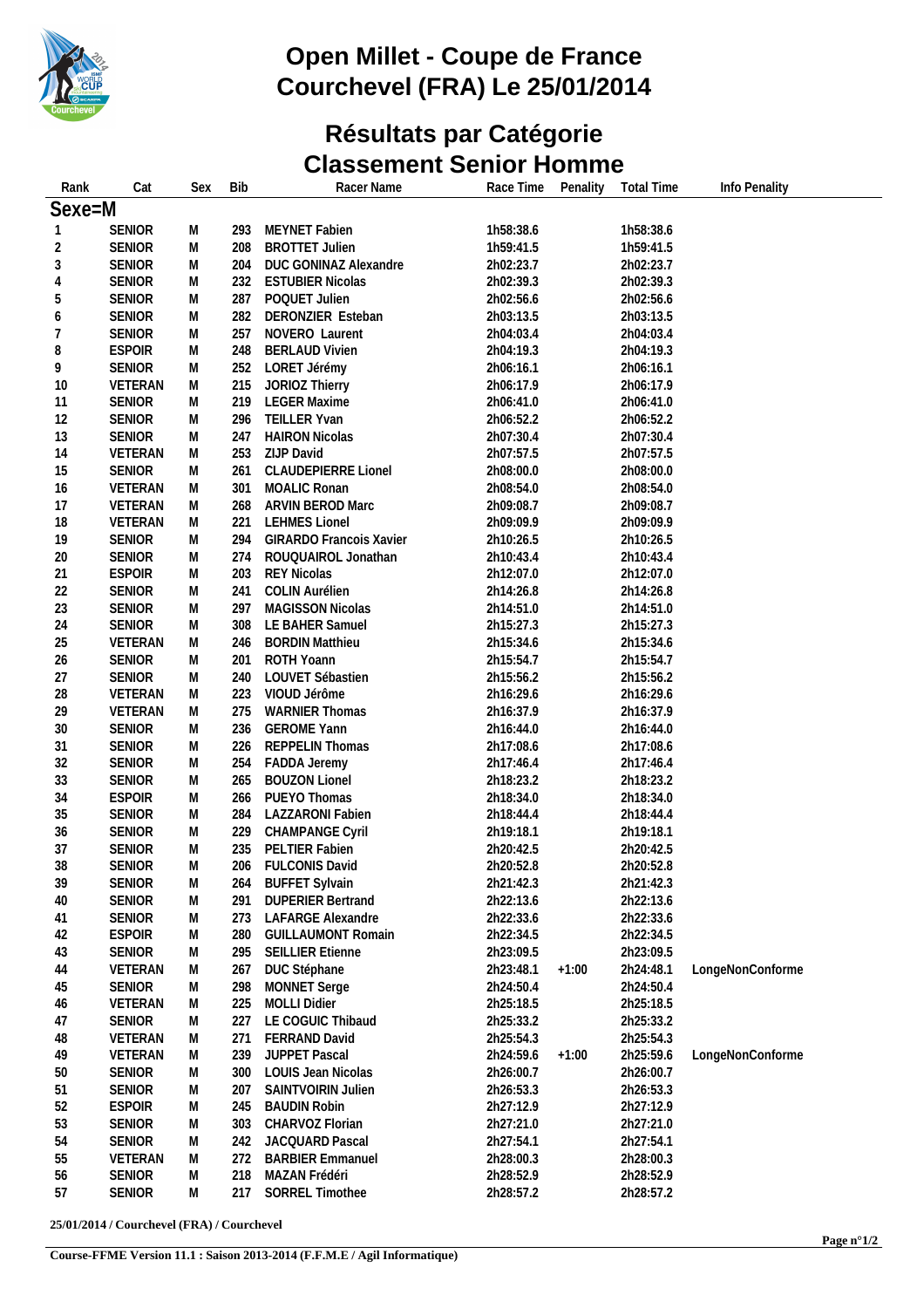

| Rank | Cat               | Sex    | <b>Bib</b> | Racer Name                 | Race Time | Penality |           | Total Time Info Penality |
|------|-------------------|--------|------------|----------------------------|-----------|----------|-----------|--------------------------|
| 58   | <b>VETERAN</b>    | M      | 269        | MOLLARET Bruno             | 2h30:36.0 |          | 2h30:36.0 |                          |
| 59   | SENIOR            | М      | 286        | <b>PRIEUR Stanislas</b>    | 2h30:49.8 |          | 2h30:49.8 |                          |
| 60   | VETERAN           | М      | 213        | LAMARQUE Christian         | 2h31:55.7 |          | 2h31:55.7 |                          |
| 61   | VETERAN           | М      | 292        | RIGAUD Daniel              | 2h32:00.9 |          | 2h32:00.9 |                          |
| 62   | <b>SENIOR</b>     | М      | 222        | <b>GOYER Julien</b>        | 2h32:12.7 |          | 2h32:12.7 |                          |
| 63   | VETERAN           | М      | 260        | <b>SEILLIER Laurent</b>    | 2h33:35.6 |          | 2h33:35.6 |                          |
| 64   | VETERAN           | М      | 306        | DJENDEREDJIAN Stephane     | 2h34:45.9 |          | 2h34:45.9 |                          |
| 65   | VETERAN           | М      | 211        | <b>BAGNERES Olivier</b>    | 2h35:05.1 |          | 2h35:05.1 |                          |
|      |                   |        | 214        | <b>PUSSET Emmanuel</b>     | 2h35:53.1 |          | 2h35:53.1 |                          |
| 66   | VETERAN<br>SENIOR | М<br>М |            | <b>BOIS Michaël</b>        | 2h36:12.1 |          |           |                          |
| 67   |                   |        | 238        |                            |           |          | 2h36:12.1 |                          |
| 68   | VETERAN           | М      | 209        | JACQUEMOUD Daniel          | 2h36:40.8 | $+1:00$  | 2h37:40.8 | LongeNonConforme         |
| 69   | VETERAN           | M      | 276        | MERRANT Jean Yves          | 2h38:25.0 |          | 2h38:25.0 |                          |
| 70   | VETERAN           | М      | 309        | <b>MEYNET Philippe</b>     | 2h39:57.8 |          | 2h39:57.8 |                          |
| 71   | <b>SENIOR</b>     | М      | 310        | PONSOT Julien              | 2h40:57.2 |          | 2h40:57.2 |                          |
| 72   | <b>SENIOR</b>     | M      | 220        | <b>HERBIN Nicolas</b>      | 2h41:12.9 |          | 2h41:12.9 |                          |
| 73   | <b>SENIOR</b>     | М      | 270        | <b>BOIS Denis</b>          | 2h41:28.8 |          | 2h41:28.8 |                          |
| 74   | <b>SENIOR</b>     | М      | 231        | ALEXANDRE Bérenger         | 2h42:56.1 |          | 2h42:56.1 |                          |
| 75   | SENIOR            | М      | 256        | PROUST Alexandre           | 2h43:15.3 |          | 2h43:15.3 |                          |
| 76   | VETERAN           | М      | 224        | <b>TALOUD Pierre Yves</b>  | 2h44:32.3 |          | 2h44:32.3 |                          |
| 77   | VETERAN           | М      | 250        | FERVENTIN Stephane         | 2h44:41.0 |          | 2h44:41.0 |                          |
| 78   | VETERAN           | М      | 283        | MORAND Gérard              | 2h44:47.6 |          | 2h44:47.6 |                          |
| 79   | VETERAN           | М      | 237        | <b>BOROT Gilbert</b>       | 2h45:49.3 |          | 2h45:49.3 |                          |
| 80   | <b>VETERAN</b>    | М      | 311        | PELONG Bruno               | 2h47:15.1 |          | 2h47:15.1 |                          |
| 81   | VETERAN           | M      | 277        | <b>TERIBAT Fabien</b>      | 2h48:01.8 |          | 2h48:01.8 |                          |
| 82   | <b>SENIOR</b>     | М      | 288        | <b>BERNARD Vincent</b>     | 2h51:27.1 |          | 2h51:27.1 |                          |
| 83   | SENIOR            | М      | 251        | <b>BARBIER Bruno</b>       | 2h53:08.7 |          | 2h53:08.7 |                          |
| 84   | VETERAN           | M      | 210        | RAMA Claude                | 2h54:08.9 |          | 2h54:08.9 |                          |
| 85   | VETERAN           | М      | 259        | DECROO Didier              | 2h54:15.9 |          | 2h54:15.9 |                          |
| 86   | SENIOR            | М      | 304        | ROCHE Noe                  | 2h55:05.9 |          | 2h55:05.9 |                          |
| 87   | <b>SENIOR</b>     | М      | 281        | <b>GRANDAY Charles</b>     | 2h55:54.7 |          | 2h55:54.7 |                          |
| 88   | <b>SENIOR</b>     | M      | 212        | SCHIAVON Jérôme            | 2h56:16.1 |          | 2h56:16.1 |                          |
| 89   | VETERAN           | М      | 228        | VANDENHELSKEN LOIC         | 3h02:28.6 |          | 3h02:28.6 |                          |
| 90   | <b>ESPOIR</b>     | М      | 244        | PAGNOD Lucas               | 3h10:20.8 |          | 3h10:20.8 |                          |
| 91   | <b>SENIOR</b>     | M      | 234        | PIERRE Yann                | 3h11:08.1 |          | 3h11:08.1 |                          |
| 92   | <b>SENIOR</b>     | М      | 233        | <b>BOISTE Sébastien</b>    | 3h13:42.5 |          | 3h13:42.5 |                          |
| 93   | <b>SENIOR</b>     | М      | 249        | CHAPUIS Mickaël            | 3h20:56.5 |          | 3h20:56.5 |                          |
| 94   | <b>SENIOR</b>     | M      | 230        | LODOLO Julien              | 3h23:22.0 |          | 3h23:22.0 |                          |
| 95   | <b>SENIOR</b>     | М      | 302        | <b>CALLIES Gabriel</b>     | 3h34:53.2 |          | 3h34:53.2 |                          |
|      | <b>SENIOR</b>     | M      |            | 262 PIFFETEAU Florian      | Abd       |          | Abd       |                          |
|      | <b>SENIOR</b>     | M      |            | 255 CHESNEAU Mathieu       | Abd       |          | Abd       |                          |
|      | <b>SENIOR</b>     | M      | 307        | <b>BERNARD Cyril</b>       | Abd       |          | Abd       |                          |
|      | <b>ESPOIR</b>     | М      | 305        | <b>GERVAIS Mathieu</b>     | Abd       |          | Abd       |                          |
|      | <b>SENIOR</b>     | М      | 299        | MARGUERON Lionel           | Abd       |          | Abd       |                          |
|      | <b>SENIOR</b>     | М      | 290        | <b>SOULERE Vincent</b>     |           |          | Abd       |                          |
|      |                   |        |            |                            | Abd       |          |           |                          |
|      | VETERAN           | М      | 285        | <b>MATHIEU Nicolas</b>     | Abd       |          | Abd       |                          |
|      | <b>SENIOR</b>     | М      | 205        | <b>MOREL Antony</b>        | Abd       |          | Abd       |                          |
|      | VETERAN           | М      | 279        | <b>LECLAINCHE Philippe</b> | Abd       |          | Abd       |                          |
|      | <b>ESPOIR</b>     | М      | 202        | <b>LOCATELLI Baptiste</b>  | Abd       |          | Abd       |                          |
|      | <b>SENIOR</b>     | М      | 258        | <b>BRUSCO Anthony</b>      | Abs       |          | Abs       |                          |
|      | VETERAN           | М      | 243        | <b>COLLETER Thomas</b>     | Abs       |          | Abs       |                          |
|      | <b>SENIOR</b>     | Μ      | 278        | <b>WOUTERS Rogier</b>      | Abs       |          | Abs       |                          |
|      | VETERAN           | М      | 216        | <b>DEVOS Laurent</b>       | Abs       |          | Abs       |                          |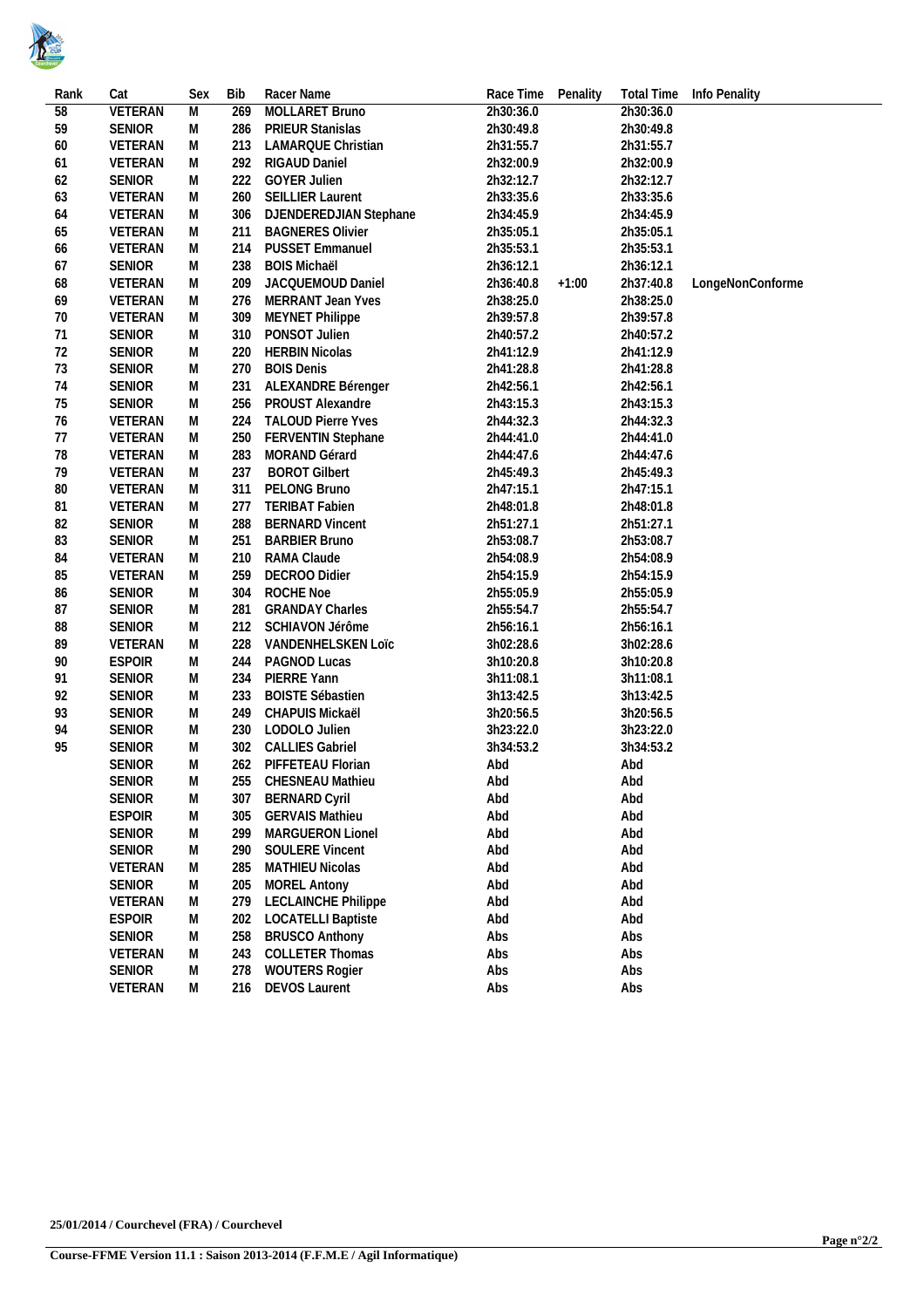

# **Open Millet - Coupe de France Courchevel (FRA) Le 25/01/2014**

#### **Résultats par Catégorie Classement Senior Femme**

| Rank   | Cat            | Sex | <b>Bib</b> | Racer Name                | Race Time | Penality | <b>Total Time</b> | Info Penality    |  |
|--------|----------------|-----|------------|---------------------------|-----------|----------|-------------------|------------------|--|
|        |                |     |            |                           |           |          |                   |                  |  |
| Sexe=F |                |     |            |                           |           |          |                   |                  |  |
|        | <b>SENIOR</b>  | F.  | 361        | <b>TOMATIS Katia</b>      | 2h06:56.9 | $+2:00$  | 2h08:56.9         | PeauSiffletPerdu |  |
| 2      | <b>VETERAN</b> |     | 353        | <b>FAVRE Corinne</b>      | 2h10:06.3 |          | 2h10:06.3         |                  |  |
| 3      | <b>SENIOR</b>  |     | 351        | <b>DU CREST Blandine</b>  | 2h14:37.1 |          | 2h14:37.1         |                  |  |
| 4      | <b>SENIOR</b>  | F.  | 352        | <b>FAVRE Sandrine</b>     | 2h23:58.6 |          | 2h23:58.6         |                  |  |
| 5      | <b>SENIOR</b>  | F   | 354        | LE ROUX Charlotte         | 2h28:49.0 |          | 2h28:49.0         |                  |  |
| 6      | <b>SENIOR</b>  | F   | 362        | NOVERO BOROT Amandine     | 2h37:03.2 |          | 2h37:03.2         |                  |  |
|        | <b>SENIOR</b>  |     | 356        | <b>GROS Céline</b>        | 2h37:47.8 |          | 2h37:47.8         |                  |  |
| 8      | <b>VETERAN</b> | F.  | 363        | PETIT Anne                | 2h43:31.2 |          | 2h43:31.2         |                  |  |
| 9      | <b>ESPOIR</b>  | F   | 364        | <b>CHESNEY Sandra</b>     | 2h46:03.4 |          | 2h46:03.4         |                  |  |
| 10     | <b>SENIOR</b>  |     | 355        | <b>BONETTO Elisabeth</b>  | 2h46:15.4 |          | 2h46:15.4         |                  |  |
| 11     | <b>VETERAN</b> |     | 358        | <b>BARTNICKI Mireille</b> | 3h19:56.7 |          | 3h19:56.7         |                  |  |
|        | <b>SENIOR</b>  | F.  | 357        | <b>MATHIEU Marion</b>     | Abs       |          | Abs               |                  |  |
|        | <b>SENIOR</b>  | F   | 360        | <b>BIZIEN Michael</b>     | Abs       |          | Abs               |                  |  |
|        | <b>SENIOR</b>  |     | 359        | CASTELLANA Aurelie        | Abs       |          | Abs               |                  |  |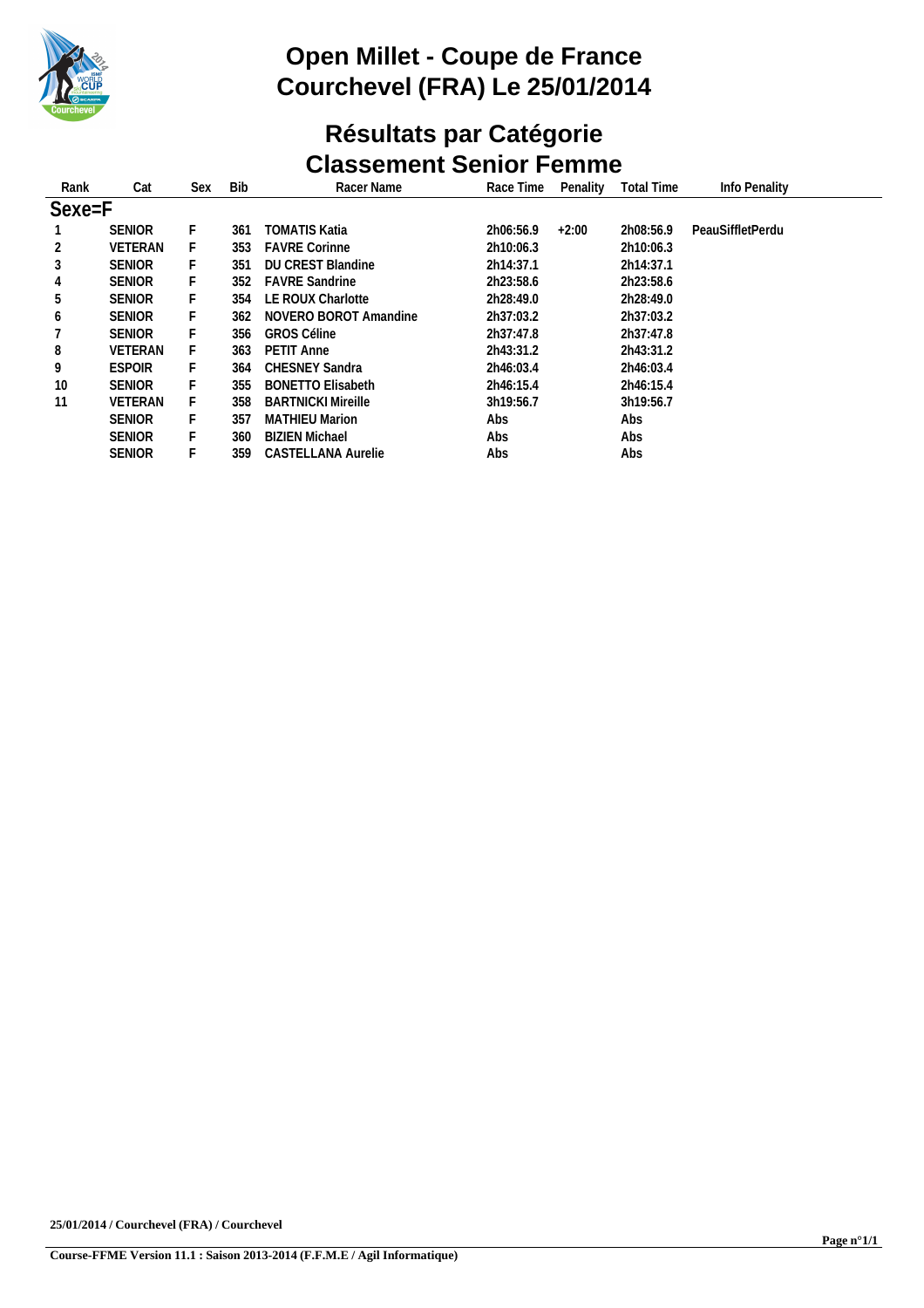

## **Open Millet - Coupe de France Courchevel (FRA) Le 25/01/2014**

### **Résultats par Catégorie Classement par Catégorie**

| Rank         | Cat                            | Sex         | Bib        | Racer Name                                          | Race Time              | Penality | <b>Total Time</b>      | Info Penality    |
|--------------|--------------------------------|-------------|------------|-----------------------------------------------------|------------------------|----------|------------------------|------------------|
|              | Categ=CADET, Sexe=F            |             |            |                                                     |                        |          |                        |                  |
|              | CADET                          | F.          | 421        | MEYNET Fanny                                        | 1h43:09.8              |          | 1h43:09.8              |                  |
| 2            | CADET                          | F           | 422        | POLLET VILLARD Marie                                | 1h55:34.0              |          | 1h55:34.0              |                  |
|              | Categ=CADET, Sexe=M            |             |            |                                                     |                        |          |                        |                  |
|              | CADET                          |             |            | <b>CASTILLON Bastien</b>                            | 1h39:45.1              |          | 1h39:45.1              |                  |
| 2            | CADET                          | M<br>M      | 446<br>441 | <b>BROUET Loic</b>                                  | 1h39:49.0              |          | 1h39:49.0              |                  |
| 3            | CADET                          | M           |            | 444 ELLMENREICH Baptiste                            | 1h48:03.5              |          | 1h48:03.5              |                  |
| 4            | CADET                          | M           |            | 447 BLANC Arthur                                    | 1h50:30.7              |          | 1h50:30.7              |                  |
| 5            | CADET                          | M           | 445        | <b>COMBREAS Loic</b>                                | 1h57:33.9              |          | 1h57:33.9              |                  |
|              | CADET                          | M           | 443        | <b>GAYDON Robin</b>                                 | Abd                    |          | Abd                    |                  |
|              | CADET                          | M           | 442        | <b>BOUVET Eddy</b>                                  | Abd                    |          | Abd                    |                  |
|              | Categ=ESPOIR, Sexe=F           |             |            |                                                     |                        |          |                        |                  |
|              | <b>ESPOIR</b>                  | F           | 364        | CHESNEY Sandra                                      | 2h46:03.4              |          | 2h46:03.4              |                  |
|              |                                |             |            |                                                     |                        |          |                        |                  |
|              | Categ=ESPOIR, Sexe=M           |             |            |                                                     |                        |          |                        |                  |
|              | <b>ESPOIR</b>                  | M           | 248        | <b>BERLAUD Vivien</b>                               | 2h04:19.3              |          | 2h04:19.3              |                  |
| 2            | <b>ESPOIR</b>                  | M           | 203        | REY Nicolas                                         | 2h12:07.0              |          | 2h12:07.0              |                  |
| 3            | <b>ESPOIR</b>                  | M           |            | 266 PUEYO Thomas                                    | 2h18:34.0              |          | 2h18:34.0              |                  |
| 4            | <b>ESPOIR</b>                  | M           | 280        | <b>GUILLAUMONT Romain</b>                           | 2h22:34.5              |          | 2h22:34.5              |                  |
| 5            | <b>ESPOIR</b>                  | M           | 245        | <b>BAUDIN Robin</b>                                 | 2h27:12.9              |          | 2h27:12.9              |                  |
| 6            | <b>ESPOIR</b>                  | M           | 244        | PAGNOD Lucas                                        | 3h10:20.8              |          | 3h10:20.8              |                  |
|              | <b>ESPOIR</b><br><b>ESPOIR</b> | M<br>M      | 202<br>305 | <b>LOCATELLI Baptiste</b><br><b>GERVAIS Mathieu</b> | Abd<br>Abd             |          | Abd<br>Abd             |                  |
|              |                                |             |            |                                                     |                        |          |                        |                  |
|              | Categ=JUNIOR, Sexe=F           |             |            |                                                     |                        |          |                        |                  |
| $\mathbf{1}$ | <b>JUNIOR</b>                  | $\mathsf F$ | 431        | <b>FAVRE Lise</b>                                   | 2h28:58.7              |          | 2h28:58.7              |                  |
|              | Categ=JUNIOR, Sexe=M           |             |            |                                                     |                        |          |                        |                  |
|              | JUNIOR                         | M           |            | 332 BATTUZ Jonathan                                 | 2h00:23.4              |          | 2h00:23.4              |                  |
|              | <b>JUNIOR</b>                  | M           |            | 331 CERUTTI Corentin                                | 2h11:22.7              |          | 2h11:22.7              |                  |
|              | Categ=VETERAN, Sexe=F          |             |            |                                                     |                        |          |                        |                  |
|              | VETERAN                        | $-F$        |            | 353 FAVRE Corinne                                   | 2h10:06.3              |          | 2h10:06.3              |                  |
|              | 2 VETERAN                      | $-F$        |            | 363 PETIT Anne                                      | 2h43:31.2              |          | 2h43:31.2              |                  |
|              | 3 VETERAN                      | $-F$        |            | 358 BARTNICKI Mireille                              | 3h19:56.7              |          | 3h19:56.7              |                  |
|              | Categ=VETERAN, Sexe=M          |             |            |                                                     |                        |          |                        |                  |
|              |                                |             |            |                                                     |                        |          |                        |                  |
|              | VETERAN                        | M           |            | 215 JORIOZ Thierry                                  | 2h06:17.9              |          | 2h06:17.9              |                  |
| 2            | VETERAN                        | M           |            | 253 ZIJP David                                      | 2h07:57.5              |          | 2h07:57.5              |                  |
| 3            | VETERAN                        | M           | 301        | MOALIC Ronan                                        | 2h08:54.0              |          | 2h08:54.0              |                  |
| 5            | 4 VETERAN<br>VETERAN           | M<br>M      | 221        | 268 ARVIN BEROD Marc<br><b>LEHMES Lionel</b>        | 2h09:08.7<br>2h09:09.9 |          | 2h09:08.7<br>2h09:09.9 |                  |
| 6            | VETERAN                        | M           | 246        | <b>BORDIN Matthieu</b>                              | 2h15:34.6              |          | 2h15:34.6              |                  |
| 7            | VETERAN                        | M           | 223        | VIOUD Jérôme                                        | 2h16:29.6              |          | 2h16:29.6              |                  |
| 8            | VETERAN                        | M           | 275        | <b>WARNIER Thomas</b>                               | 2h16:37.9              |          | 2h16:37.9              |                  |
| 9            | VETERAN                        | M           | 267        | DUC Stéphane                                        | 2h23:48.1              | $+1:00$  | 2h24:48.1              | LongeNonConforme |
| 10           | VETERAN                        | M           | 225        | <b>MOLLI Didier</b>                                 | 2h25:18.5              |          | 2h25:18.5              |                  |
| 11           | VETERAN                        | M           | 271        | FERRAND David                                       | 2h25:54.3              |          | 2h25:54.3              |                  |
| 12           | VETERAN                        | M           | 239        | <b>JUPPET Pascal</b>                                | 2h24:59.6              | $+1:00$  | 2h25:59.6              | LongeNonConforme |
| 13           | VETERAN                        | M           | 272        | <b>BARBIER Emmanuel</b>                             | 2h28:00.3              |          | 2h28:00.3              |                  |
| 14           | VETERAN                        | M           | 269        | MOLLARET Bruno                                      | 2h30:36.0              |          | 2h30:36.0              |                  |
| 15           | VETERAN                        | M           | 213        | <b>LAMARQUE Christian</b>                           | 2h31:55.7              |          | 2h31:55.7              |                  |
| 16           | VETERAN                        | M           | 292        | RIGAUD Daniel                                       | 2h32:00.9              |          | 2h32:00.9              |                  |
| 17           | VETERAN                        | M           | 260        | <b>SEILLIER Laurent</b>                             | 2h33:35.6              |          | 2h33:35.6              |                  |
| 18           | VETERAN                        | M           | 306        | DJENDEREDJIAN Stephane                              | 2h34:45.9              |          | 2h34:45.9              |                  |
| 19           | VETERAN                        | M           | 211        | <b>BAGNERES Olivier</b>                             | 2h35:05.1              |          | 2h35:05.1              |                  |
| 20           | VETERAN                        | M           | 214        | <b>PUSSET Emmanuel</b>                              | 2h35:53.1              |          | 2h35:53.1              |                  |
| 21           | VETERAN                        | M           | 209        | JACQUEMOUD Daniel                                   | 2h36:40.8              | $+1:00$  | 2h37:40.8              | LongeNonConforme |
| 22           | VETERAN                        | M           | 276        | MERRANT Jean Yves                                   | 2h38:25.0              |          | 2h38:25.0              |                  |